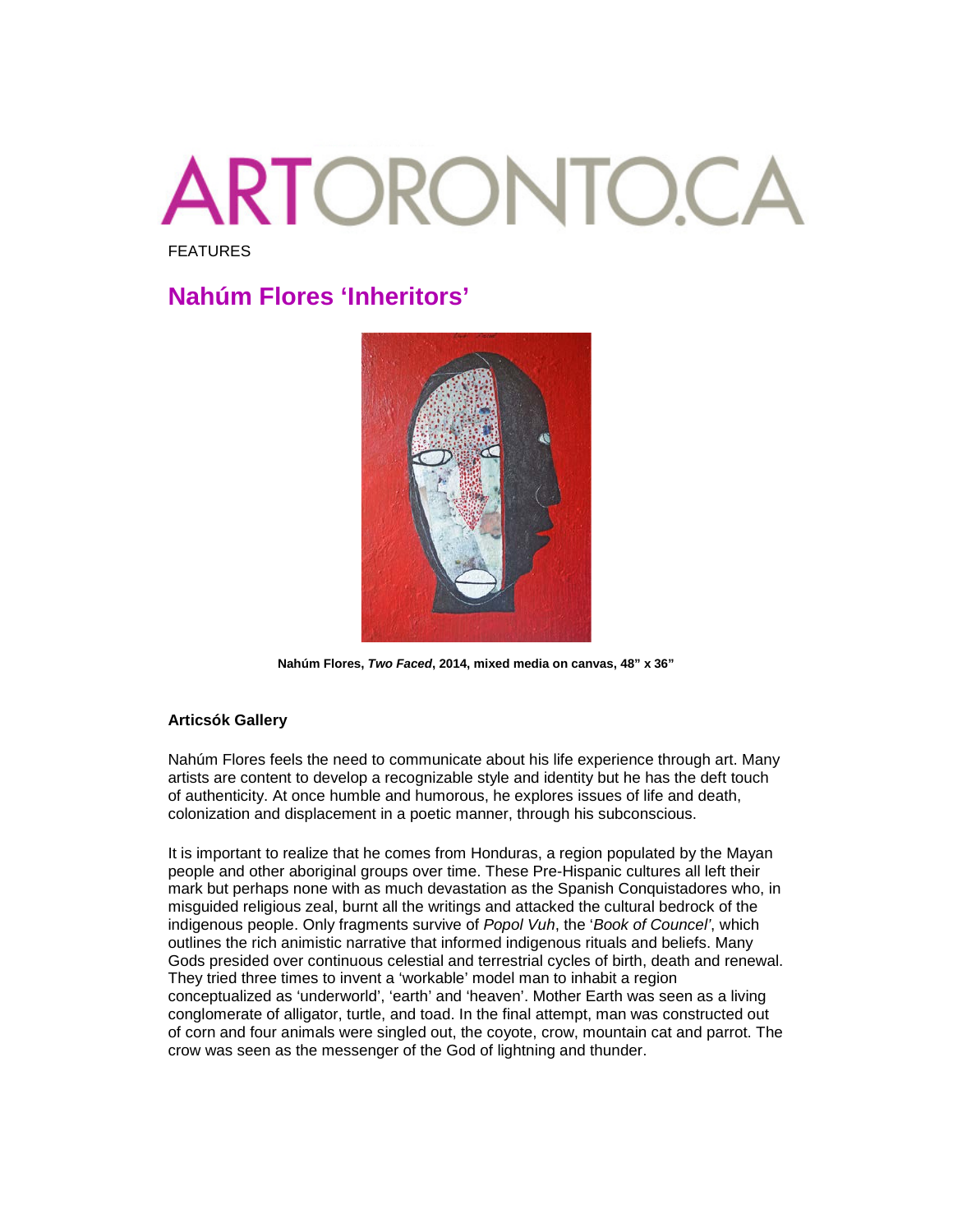

**Nahúm Flores,** *These Eyes***, 2014, mixed media on canvas, 41" x 54"**

. This bird features in many of Flores' paintings, along with many images of shifting identity. Although it is a character drawn from this rich mythology, Flores is not simply illustrating the past. He interacts with his subject matter intuitively, allowing the personalities to emerge. Forms are fluid and lines that delineate a human can also denote snake-like qualities, depending on visual clues. Feminine and masculine forms flow together, amorphously, generating a place for the viewer's imagination.



**Nahúm Flores,** *Encounter***, 2014, mixed media on linen mounted on wood, 16" x 16".**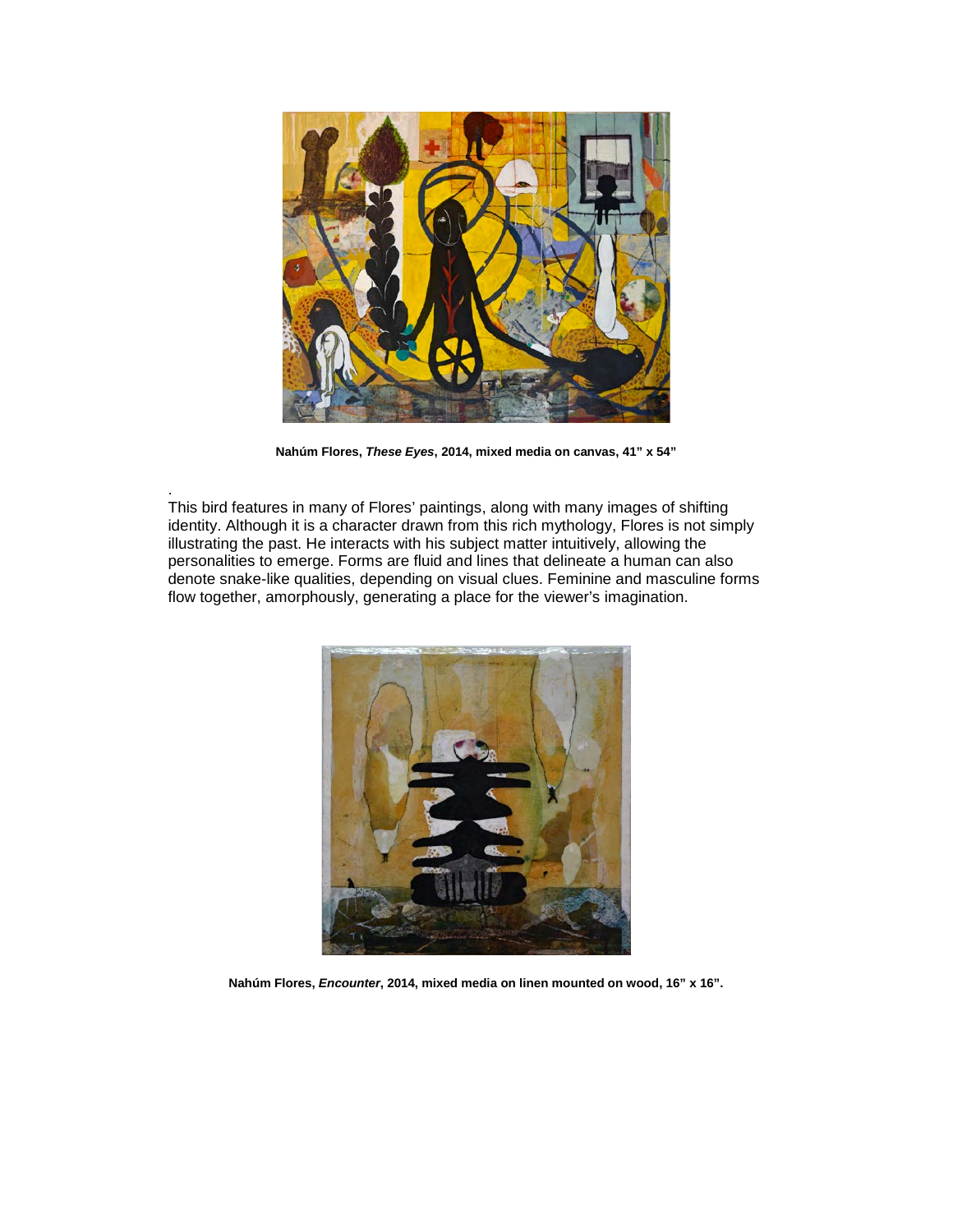Mayan language combined phonetic symbols with logograms in a system of glyphs, written on bark paper. A close look at Flores' art reveals an obsession with text and texture, particularly of walls, bark and earthly substances like sand, rock and dirt. All elements are recycled and given new life. He uses text both as a visual element and as a 'dialogue' within the painting. Scavenging worksites for discarded materials, Flores repurposes aluminum, plexiglass and wooden offcuts, or with greater ingenuity, sardine cans and flattened soda cans. The process comments obliquely on our Western society that is so wasteful of resources.

Another aspect of Flores' background is that he is part of a diaspora of displaced people. The border region he comes from was embroiled in the Sandinistas / Contras power struggle, sponsored in part by cold war ideologies. Individuals endured much suffering and this core of understanding is at the root of Flores' work. He has empathy with the living struggle, which his work exudes as a gentle expression rather than polemic. In his teens and alone, he migrated to Mexico, the US and finally found a home in Canada. Life is extremely hard for migrants and the work undertaken can be backbreaking. Flores has endured this and completed a degree in art at OCAD. This is an achievement in itself.



**Nahúm Flores,** *Site***, 2013, mixed media on wood, 12" x 17".**

Flores employs a complex process of accretion in his work. He combines drawing with photography and found materials in mixed media paintings, seeking to draw out an image intuitively. Photographs of crumbling walls in Mexico and Honduras adorned with discontented graffiti from an ensuing social struggle are transferred to his canvases using a gel medium. The paper is scratched off to leave the emulsion embedded in the painting surface. Transparency is built up in areas to a glass-like consistency as he plays with a perception of depth within a flat surface. He writes short sentences on the paintings, drawing animals and birds like crows and vultures, significant to Mayan culture. The paintings seem to carry a narrative as if Flores is communicating something metaphysical in an ongoing drama about life and death.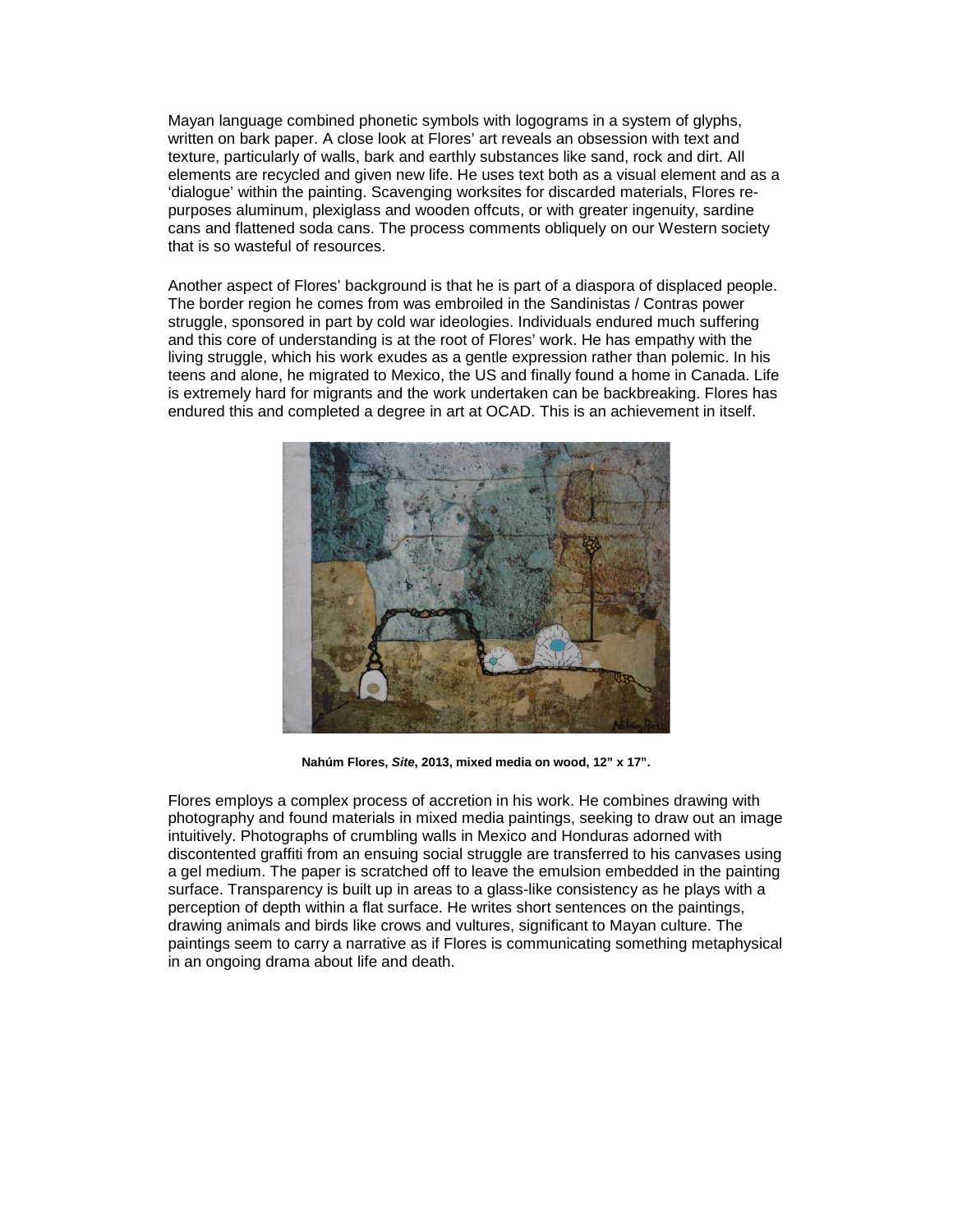

**Nahúm Flores,** *Homage to Non-Conformity***, 2014, mixed media on recycled wood, 20".**

*Los Errantes*, or *The Drifters*, embodies Flores' personal and historical journey. A work like *Homage to Non-Conformity* is a border crossing referencing the migrant experience, but it is also a counter-invasion by 'aggressive tongues'. The outstretched tongue is symbolic in Toltec mythology and is a feature of serpent deities. There is a lot of humour in this visualization, as the US flag disintegrates in reverse, becoming part of the ground. In other works the small, drawn figures seem overwhelmed by the monochromatic ground. One senses an existential struggle to register as a person or thought within the overwhelming flood of history. Yet, the growth metaphor succeeds like a leaf sprouting from a corpse or a spiral line indicating a movement towards life.



**Nahúm Flores,** *Wander***, 2014, mixed media on doorskin, 32" x 24".**